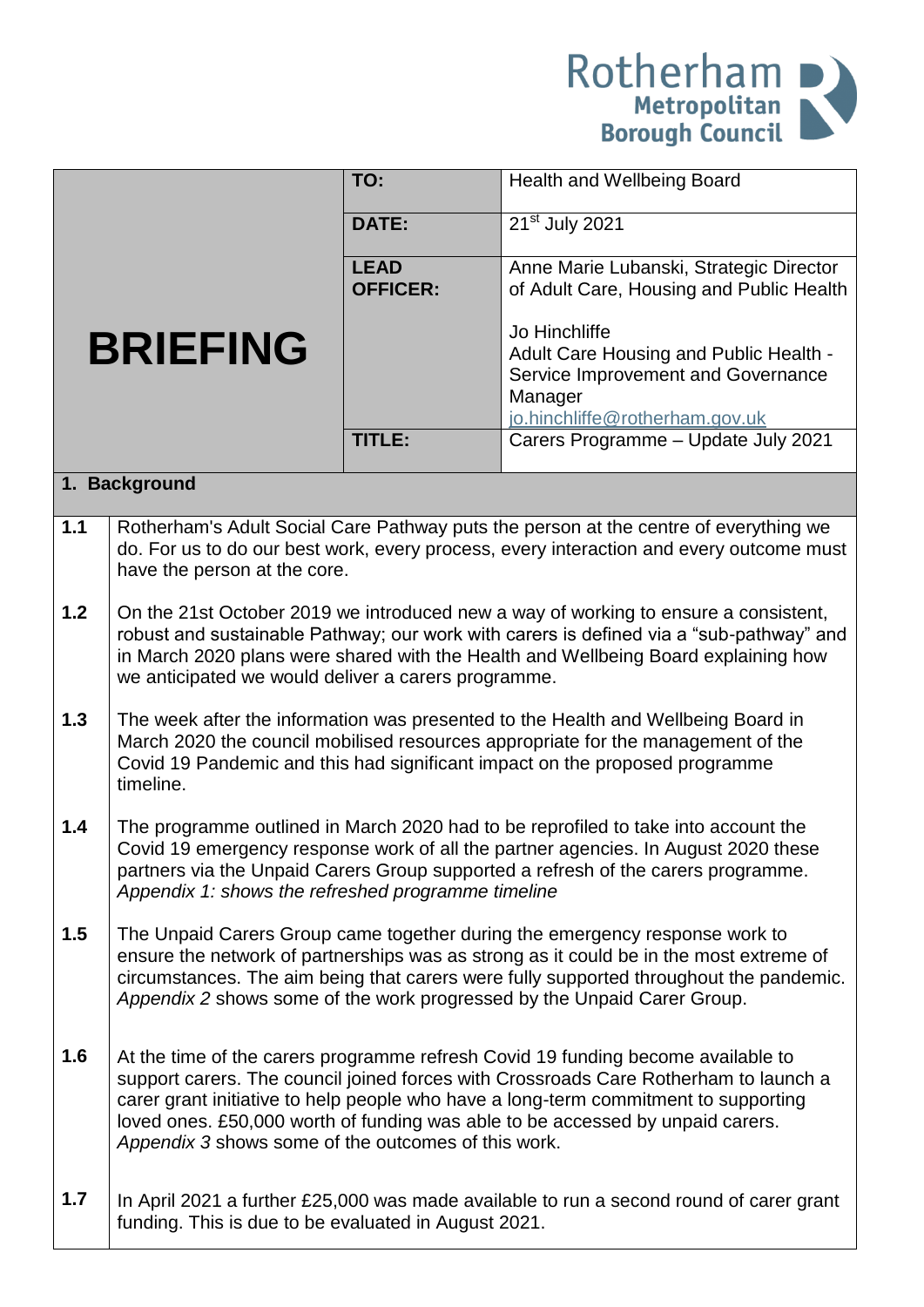| 2. Key Issues |                                                                                                                                                                                                                                                                                                                                                                                                                                                                                                                                                                                                                                                                               |  |  |
|---------------|-------------------------------------------------------------------------------------------------------------------------------------------------------------------------------------------------------------------------------------------------------------------------------------------------------------------------------------------------------------------------------------------------------------------------------------------------------------------------------------------------------------------------------------------------------------------------------------------------------------------------------------------------------------------------------|--|--|
| 2.1           | Update on the key objectives - September 2020 (Quarter 2 of the Carers<br>Programme)                                                                                                                                                                                                                                                                                                                                                                                                                                                                                                                                                                                          |  |  |
| 2.2           | Quarter 2 Objectives:<br>• We will map the carer experience and ensure the carers programme<br>addresses any gaps.                                                                                                                                                                                                                                                                                                                                                                                                                                                                                                                                                            |  |  |
|               | We will ensure effective communication processes are in place to fully support<br>carers.                                                                                                                                                                                                                                                                                                                                                                                                                                                                                                                                                                                     |  |  |
|               | We will refresh our understanding of the profile of carers in Rotherham in the<br>light of Covid 19.                                                                                                                                                                                                                                                                                                                                                                                                                                                                                                                                                                          |  |  |
|               | We will invite reps from the Unpaid Carers Group to become members of the<br>Carer Programme Project Group.                                                                                                                                                                                                                                                                                                                                                                                                                                                                                                                                                                   |  |  |
|               | We will continue to progress the Carers Grant work.                                                                                                                                                                                                                                                                                                                                                                                                                                                                                                                                                                                                                           |  |  |
| 2.3           | Appendix 4 shows what we have done to meet the agreed key objectives; it also outlines<br>considerations for how we expand the work for maximum impact. These considerations<br>are being progressed via the Unpaid Carer Group and feed the shared strategic<br>approach that is to be formed into a Rotherham Carers Strategy.                                                                                                                                                                                                                                                                                                                                              |  |  |
| 2.4           | It is important to note work started on the key objectives in September 2020 and carried<br>through to March 2021. This was because partner agencies; most of which are voluntary<br>sector organisations had to prioritise operational activity. Resources for partners were<br>often stretched as they had to balance the day-to-day with strategic duties as well as<br>Covid 19 compliant emergency responses.                                                                                                                                                                                                                                                            |  |  |
| 2.5           | Wider programme outputs: April - June 2021                                                                                                                                                                                                                                                                                                                                                                                                                                                                                                                                                                                                                                    |  |  |
| 2.6           | Within the carer programme there was an outcome to explore the Assistive Technology<br>(AT) offer for carers. Work to date on this outcome has expanded in two ways. Firstly,<br>the use of digital tools, Zoom/Teams has also enabled a wider reach with carers and we<br>are capturing the learning within the Adult Social Care AT Strategy Group. Secondly,<br>learning from the carers grant initiative has demonstrated how carers often need support<br>with the acquisition of technological devices. These devices have been a lifeline for<br>many carers and the learning from both these examples will feed into the Rotherham<br>Carers Strategy.                |  |  |
| 2.7           | As referenced at the beginning of the report the Adult Social Care Pathway is a vital<br>element of the carer journey. The Care Act 2014 clarifies that a carer is an individual<br>who "provides or intends to provide care for another adult" and would qualify for an<br>assessment where it "appears that the carer may have any level of needs for support"<br>(Paragraph 6.16). In order to ensure we meet this stipulation a carer sub-pathway was<br>introduced in 2019. Work has been happening over the last quarter to understand the<br>level of carer assessment activity and highlight reports now form part of the overall<br>performance reporting structure. |  |  |
| 2.8           | Rotherham was the only authority in the region to deliver a face to face event for Carers<br>Week. Each year Carers Week provides an opportunity to recognise the invaluable work<br>unpaid carers do to support their family and friends, and highlights the challenges they<br>face. Members of the Unpaid Carer Group mobilised to ensure we raised the profile of<br>carers and the vital role they play. A corner of the town centre was taken over by carer                                                                                                                                                                                                             |  |  |

**2. Key Issues**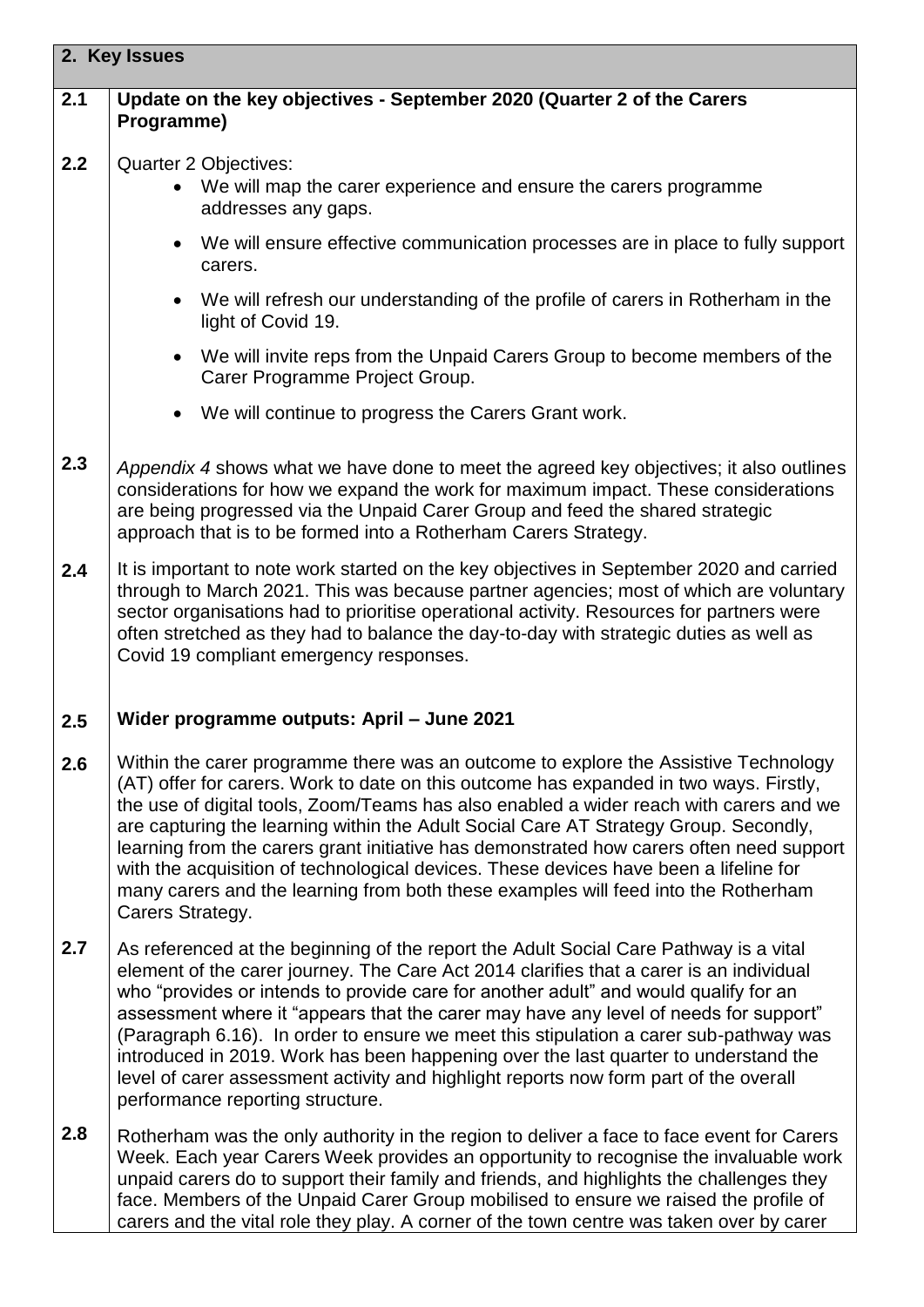organisations who showcased their services. It was a well-supported event and was also backed-up by a social media campaign facilitated by the council's corporate communication team. It prompted carers to come forward and make link with the council and over 30 carers made direct contact with the Adult Care - Service Improvement and Governance Team.

- **2.9** A key element of the carer programme was to review the council run Carer's Centre. It is located within the Rain Building (Rotherham Town Centre), is currently a building-based offer which sets out to support carers of adults with social care needs. During the Corona Virus Pandemic in line with national and local restrictions the Carer's Centre closed as the limited space was conducive to social distancing measures. The centre has remained closed to date and this has significantly impacted on the review work. What has been happening is benchmarking with other local authorities and other agencies.
- **2.10** Crossroads re-opened "The Corner" in All Saints Square it is a carers hub comprising of; charity/coffee shop, training facility and meeting room for carers. This new project enables Crossroads to raise much needed funds to support carers through their expanding services. It is supported by the council as part of the Town Centre Masterplan. Conversations are planned via the Unpaid Carers Group to look at how this offer could be enhanced as part of the forthcoming Rotherham Carers Strategy
- **2.11** Work with Young Carers is being progressed by Barnardos and their Young Carer Council. Preparation work has been happening through June 2021 to ensure officers attend the Young Carer Council Meetings. Dates are now agreed and in place and the first meeting has been undertaken.

## **3. Key Actions and Timelines**

- **3.1** The carer programme was intended to close June 2021 with the result being the production of a refresh Rotherham Carers Strategy. Due to the impact of the pandemic this is slightly off track and will now conclude with a draft strategy being reviewed in July 2021 at the next Unpaid Carers Group Meeting.
- **3.2** The Carers Centre review work will continue over the summer and again will be supported by the Unpaid Carers Group and is also governed via the Adult Social Care Project Assurance Meeting. Options appraisal work is happening now and a formal report is due at the end of July 2021.
- **3.3** A carers newsletter will be issued with the first edition scheduled for the 31<sup>st</sup> August 2021 – this will become a monthly feature and will form part of the information offer that is to be embedded within the Rotherham Carers Strategy development work.
- **3.4** Sharing the Draft Rotherham Carers Strategy will be the focus for the period July – September 2021. With the lifting of national restrictions, it is hoped that more face-toface engagement work can happen so we can really capture the carers voice within the strategy development work. To date all focus group work has been virtual and although this has allowed us to reach a draft stage of the Strategy all the agencies involved feel more work is needed directly with the carers they support. This phase will be reviewed early in September 2021 with the Unpaid Carer Group taking a view on the timeframe for a formal launch of the Rotherham Carers Strategy.

## **4. Recommendations**

**4.1** Health and Wellbeing Board note the completion of the key objectives (September 2020- March 2021)